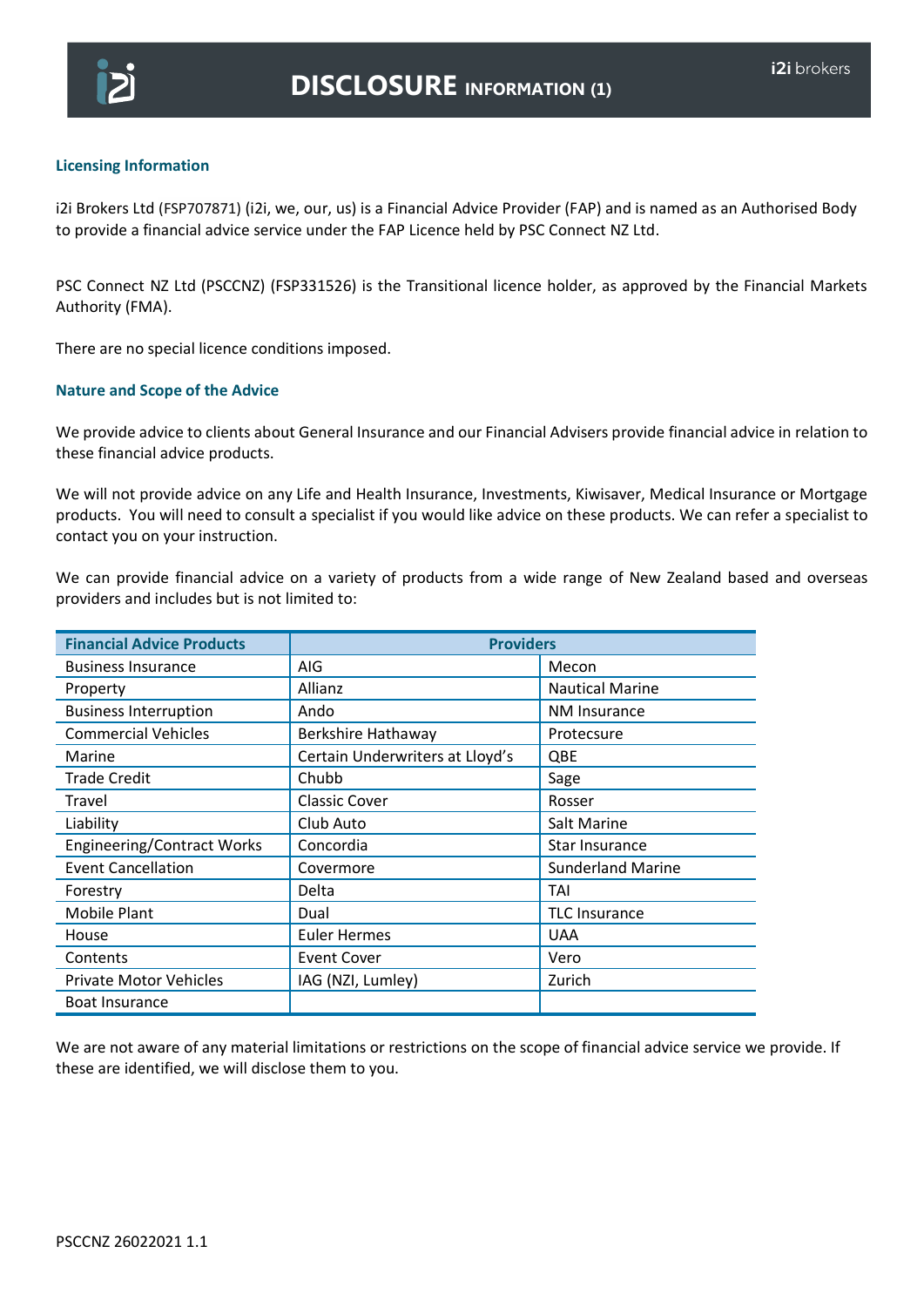

# **How We Get Paid**

We earn our income from either a fee or commissions earned from providers or a combination of both.

### Fees and Expenses

Should you proceed with our financial advice and we arrange insurance for you, then a fee may be charged.

This fee will be based on the amount of work and time required to provide and implement our advice and will be shown on your invoice.

If we arrange insurance for you and you cancel it part way through the insurance period, we may keep some or all of that fee from any refund due to you by the provider.

We may charge a fee for making adjustments to your insurance during the insurance period. This fee will show on your invoice. PSCCNZ retain a percentage of this fee for a range of professional services they provide to i2i

Sometimes other fees are charged that do not relate to the financial advice such as credit card fees. If so, we will advise you of this in our recommendation.

### Conflicts of Interest and Incentives

When we arrange insurance for you, the provider(s)  $\frac{may}{day}$  pay us a commission. The amount of the commission varies between providers and products and is based on a percentage of the Company Premium and Natural Disaster premium (if applicable).

If we arrange insurance for you and you cancel it part way through the insurance period, we may keep some or all of the commission from any refund due to you by the provider. PSCCNZ retain a percentage of this commission for a range of professional services they provide to MBL.

If a person or entity has referred you to us, we may pay them a percentage of the commission and/or fees we receive for their referral.

A financial adviser may have a conflict of interest in circumstances where financial advice has been provided to two clients who later have a dispute. If this occurs the financial adviser will disclose the conflict of interest to you and refer one client to another financial adviser for advice and assistance.

To ensure that our Financial Advisers prioritise your interests above their own, we follow an advice process that ensures our recommendations are made on the basis of the information you have provided and your unique circumstances.

We maintain a register of conflicts of interest, of gifts and any other incentives we may receive.

If we believe there is a conflict of interest – real or perceived – we will discuss this with you.

PSCCNZ and i2i also undertake annual internal reviews to ensure compliance with these statements.

# **Premium Funding**

Premium funding enables you to pay the insurance premium by instalments, rather than make a lump sum payment.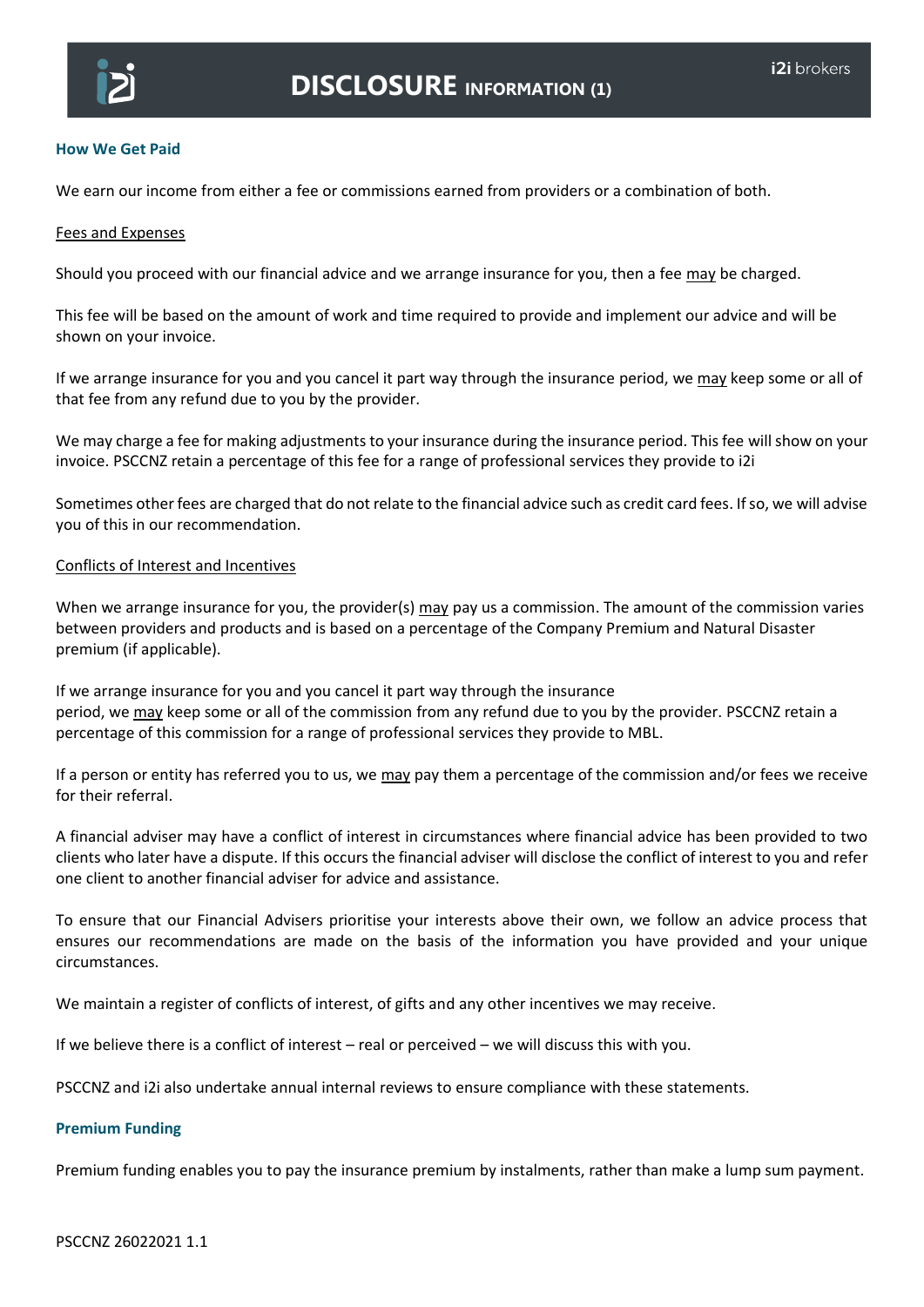

Premium funding companies charge interest and they take a power of attorney over your insurance policy. This means they have the ability to cancel your insurance policy if you fail to pay an instalment.

If you enter into a premium funding arrangement, the premium funding company will pay MBL a commission as a percentage of the amount they fund. We share some of this commission with PSCCNZ for the services they provide.

We will disclose the amount of this when we know the scope and nature of the advice you need and whether you want to pay by instalments.

### **Complaints Handling & Dispute Resolution**

Please refer to our Internal Complaints Process that can be found [here.](https://www.pscconnect.co.nz/contact/compliance/)

### **Duties Information**

i2i, PSCCNZ and anyone who gives financial advice on their behalf have duties under the Financial Markets Conduct Act 2013 relating to the way that we give advice.

We are required to:

- give priority to your interests by taking all reasonable steps to make sure our advice isn't materially influenced by our own interests;
- exercise care, diligence and skill in providing you with advice;
- meet standards of competence, knowledge and skill as set by the Code of Professional Conduct for Financial Advice Services. These are designed to make sure that we have the expertise needed to provide you with advice.
- meet standards of ethical behaviour, conduct and client care set by the Code of Professional Conduct for Financial Advice Services. These are designed to make sure we treat you as we should and give you suitable advice.

This is only a summary of the duties that we have. More information is available by contacting us, or by visiting the FMA website [here.](https://www.fma.govt.nz/)

### **Identifying Information**

i2i Brokers Ltd(FSP707871) is a Financial Advice Provider (FAP).

Our contact details are:

| 044 79 5378                           |
|---------------------------------------|
| hello@i2ibrokers.co.nz                |
| P O Box 22005, Khandallah, Wellington |
|                                       |

Kirsty Young (FSP135084) is a Financial Adviser of i2i and her contact details are:

| Phone: | 027 4909011             |
|--------|-------------------------|
| Email: | kirsty@i2ibrokers.co.nz |